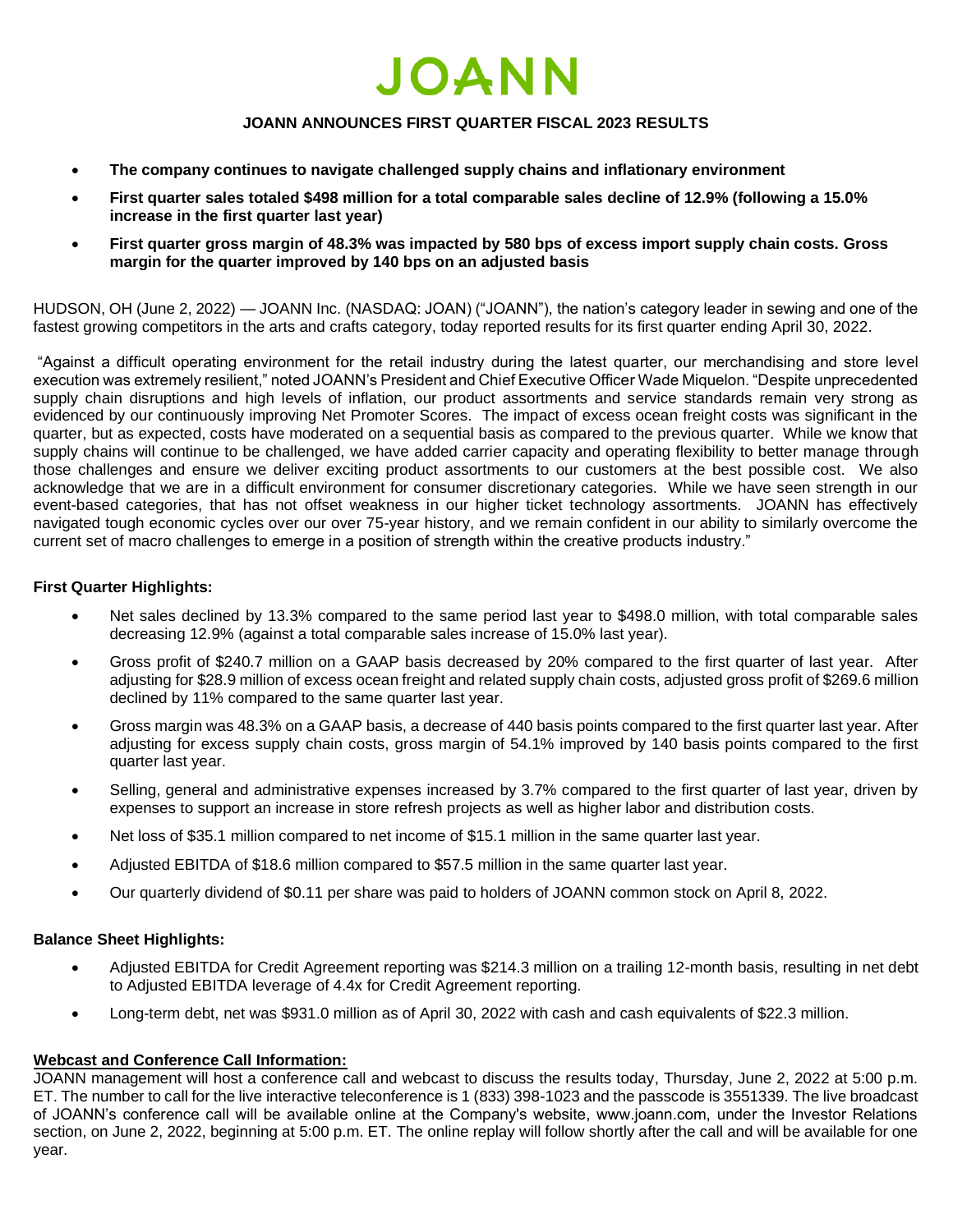#### **Table 1. JOANN Inc. Consolidated Statements of Income (Loss) (Unaudited)**

|                                              |                           | <b>Thirteen Weeks Ended</b>         |                |  |
|----------------------------------------------|---------------------------|-------------------------------------|----------------|--|
|                                              |                           | April 30,<br>2022                   | May 1,<br>2021 |  |
|                                              |                           | (In millions except per share data) |                |  |
| Net sales                                    | \$                        | 498.0 \$                            | 574.4          |  |
| Cost of sales                                |                           | 257.3                               | 271.7          |  |
| Gross profit                                 |                           | 240.7                               | 302.7          |  |
| Selling, general and administrative expenses |                           | 259.1                               | 249.9          |  |
| Depreciation and amortization                |                           | 20.1                                | 20.4           |  |
| Operating profit (loss)                      |                           | (38.5)                              | 32.4           |  |
| Interest expense, net                        |                           | 11.2                                | 13.2           |  |
| Debt related (gain)                          |                           |                                     | (0.1)          |  |
| Step acquisition write-off                   |                           | 1.0                                 |                |  |
| Income (loss) before income taxes            |                           | (50.7)                              | 19.3           |  |
| Income tax provision (benefit)               |                           | (15.6)                              | 4.2            |  |
| Net income (loss)                            | \$                        | $(35.1)$ \$                         | 15.1           |  |
| Earnings (loss) per common share:            |                           |                                     |                |  |
| <b>Basic</b>                                 | \$                        | $(0.86)$ \$                         | 0.39           |  |
| <b>Diluted</b>                               | $\boldsymbol{\mathsf{S}}$ | $(0.86)$ \$                         | 0.38           |  |
| Weighted-average common shares outstanding:  |                           |                                     |                |  |
| <b>Basic</b>                                 |                           | 40.6                                | 38.4           |  |
| <b>Diluted</b>                               |                           | 40.6                                | 39.7           |  |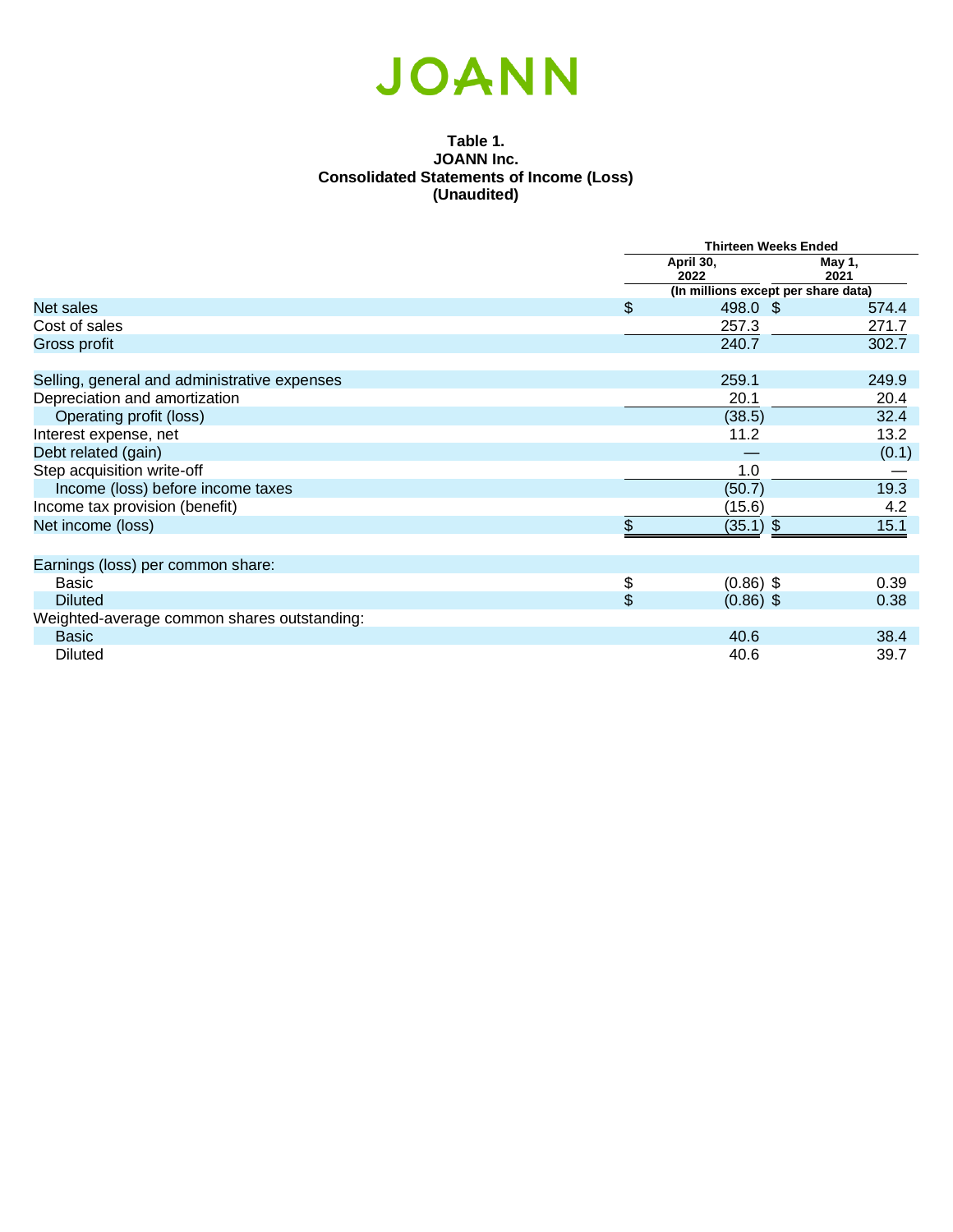#### **Table 2. JOANN Inc. Consolidated Balance Sheets (Unaudited)**

|                                                                     |                           | April 30,<br>2022 |                           | May 1,<br>2021 |  |
|---------------------------------------------------------------------|---------------------------|-------------------|---------------------------|----------------|--|
|                                                                     |                           | (In millions)     |                           |                |  |
| <b>Assets</b>                                                       |                           |                   |                           |                |  |
| Current assets:                                                     |                           |                   |                           |                |  |
| Cash and cash equivalents                                           | $\boldsymbol{\mathsf{S}}$ | 22.3              | \$                        | 22.7           |  |
| Inventories                                                         |                           | 674.5             |                           | 539.3          |  |
| Prepaid expenses and other current assets                           |                           | 58.2              |                           | 66.6           |  |
| <b>Total current assets</b>                                         |                           | 755.0             |                           | 628.6          |  |
| Property, equipment and leasehold improvements, net                 |                           | 263.1             |                           | 282.0          |  |
| Operating lease assets                                              |                           | 803.2             |                           | 828.2          |  |
| Goodwill, net                                                       |                           | 162.0             |                           | 162.0          |  |
| Intangible assets, net                                              |                           | 373.6             |                           | 375.5          |  |
| Other assets                                                        |                           | 35.4              |                           | 25.2           |  |
| <b>Total assets</b>                                                 | $\frac{1}{2}$             | 2,392.3           | $\boldsymbol{\mathsf{S}}$ | 2,301.5        |  |
|                                                                     |                           |                   |                           |                |  |
| Liabilities and Shareholders' Equity<br><b>Current liabilities:</b> |                           |                   |                           |                |  |
|                                                                     | $\frac{1}{2}$             | 194.0             | \$                        | 205.1          |  |
| Accounts payable<br>Accrued expenses                                |                           | 127.4             |                           | 127.1          |  |
| Current portion of operating lease liabilities                      |                           | 169.5             |                           | 180.4          |  |
| Current portion of long-term debt                                   |                           | 6.8               |                           |                |  |
| <b>Total current liabilities</b>                                    |                           | 497.7             |                           | 512.6          |  |
|                                                                     |                           |                   |                           |                |  |
| Long-term debt, net                                                 |                           | 931.0             |                           | 760.4          |  |
| Long-term operating lease liabilities                               |                           | 725.5             |                           | 755.2          |  |
| Long-term deferred income taxes                                     |                           | 88.8              |                           | 86.9           |  |
| Other long-term liabilities                                         |                           | 34.3              |                           | 51.2           |  |
| Shareholders' equity:                                               |                           |                   |                           |                |  |
| Common stock, stated value \$0.01 per share                         |                           | 0.4               |                           | 0.4            |  |
| Additional paid-in capital                                          |                           | 203.7             |                           | 202.2          |  |
| Retained (deficit)                                                  |                           | (64.5)            |                           | (53.9)         |  |
| Accumulated other comprehensive income (loss)                       |                           | 5.3               |                           | (0.2)          |  |
| Treasury stock at cost                                              |                           | (29.9)            |                           | (13.3)         |  |
| Total shareholders' equity                                          |                           | 115.0             |                           | 135.2          |  |
| Total liabilities and shareholders' equity                          | \$                        | 2,392.3           | \$                        | 2,301.5        |  |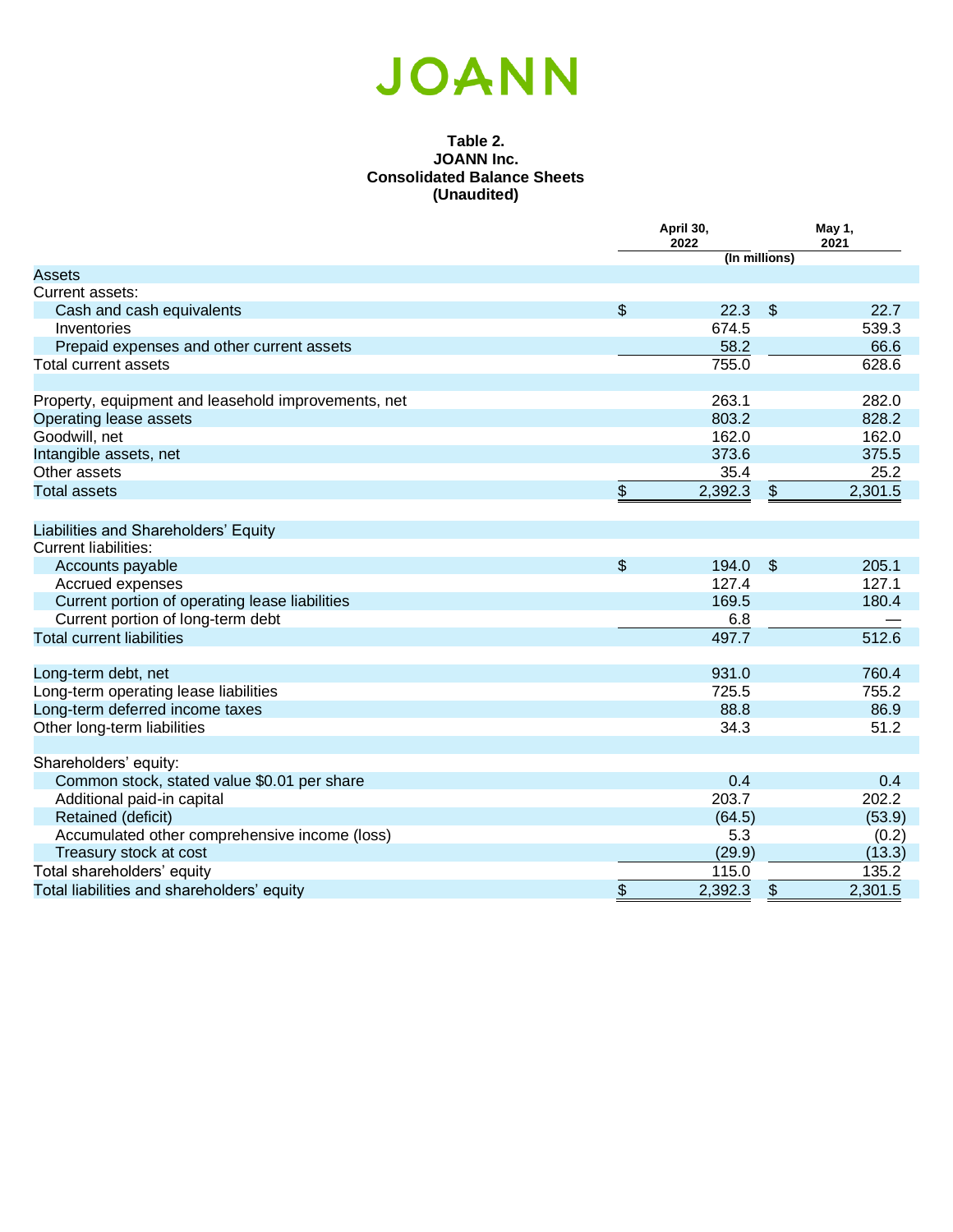#### **Table 3. JOANN Inc. Consolidated Statements of Cash Flows (Unaudited)**

|                                                                              | <b>Thirteen Weeks Ended</b> |                |
|------------------------------------------------------------------------------|-----------------------------|----------------|
|                                                                              | April 30,<br>2022           | May 1,<br>2021 |
|                                                                              | (In millions)               |                |
| Net cash provided by (used for) operating activities:                        |                             |                |
| Net income (loss)                                                            | \$<br>$(35.1)$ \$           | 15.1           |
| Adjustments to reconcile net income (loss) to net cash (used for) operating  |                             |                |
| activities:                                                                  |                             |                |
| Non-cash operating lease expense                                             | 41.4                        | 39.3           |
| Depreciation and amortization                                                | 20.1                        | 20.4           |
| Deferred income taxes                                                        | (0.1)                       | (0.4)          |
| Stock-based compensation expense                                             | 1.0                         | 0.6            |
| Amortization of deferred financing costs and original issue discount         | 0.5                         | 0.8            |
| Debt related (gain)                                                          |                             | (0.1)          |
| Step acquisition write-off                                                   | 1.0                         |                |
| Changes in operating assets and liabilities:                                 |                             |                |
| Decrease (increase) in inventories                                           | (15.9)                      | 16.6           |
| Decrease (increase) in prepaid expenses and other current assets             | (18.9)                      | 6.1            |
| (Decrease) in accounts payable                                               | (59.8)                      | (45.0)         |
| (Decrease) in accrued expenses                                               | (16.3)                      | (47.5)         |
| (Decrease) in operating lease liabilities                                    | (38.5)                      | (48.5)         |
| (Decrease) in other long-term liabilities                                    | (3.7)                       | (1.5)          |
| Other, net                                                                   | 2.1                         | 0.6            |
| Net cash (used for) operating activities                                     | (122.2)                     | (43.5)         |
| Net cash (used for) investing activities:                                    |                             |                |
| Capital expenditures                                                         | (19.3)                      | (10.5)         |
| Acquisitions                                                                 | (4.3)                       |                |
| Other investing activities                                                   |                             | (0.2)          |
| Net cash (used for) investing activities                                     | (23.6)                      | (10.7)         |
| Net cash provided by (used for) financing activities:                        |                             |                |
| Term loan payments                                                           | (3.4)                       | (70.9)         |
| Borrowings on revolving credit facility                                      | 221.7                       | 147.6          |
| Payments on revolving credit facility                                        | (66.2)                      | (102.1)        |
| Purchase and retirement of debt                                              |                             | (0.9)          |
| Principal payments on finance lease obligations                              | (2.3)                       | (1.2)          |
| Issuance of common stock, net of underwriting commissions and offering costs |                             | 77.0           |
| Proceeds from exercise of stock options                                      | 0.4                         |                |
| Payments of taxes related to the net issuance of team member stock awards    | (0.1)                       |                |
| Dividends paid                                                               | (4.5)                       |                |
| Net cash provided by financing activities                                    | 145.6                       | 49.5           |
| Net (decrease) in cash and cash equivalents                                  | (0.2)                       | (4.7)          |
| Cash and cash equivalents at beginning of period                             | 22.5                        | 27.4           |
| Cash and cash equivalents at end of period                                   | \$<br>\$<br>22.3            | 22.7           |
| Cash paid during the period for:                                             |                             |                |
| Interest                                                                     | \$<br>10.4 \$               | 12.8           |
| Income taxes, net of refunds                                                 | (0.4)                       | (0.3)          |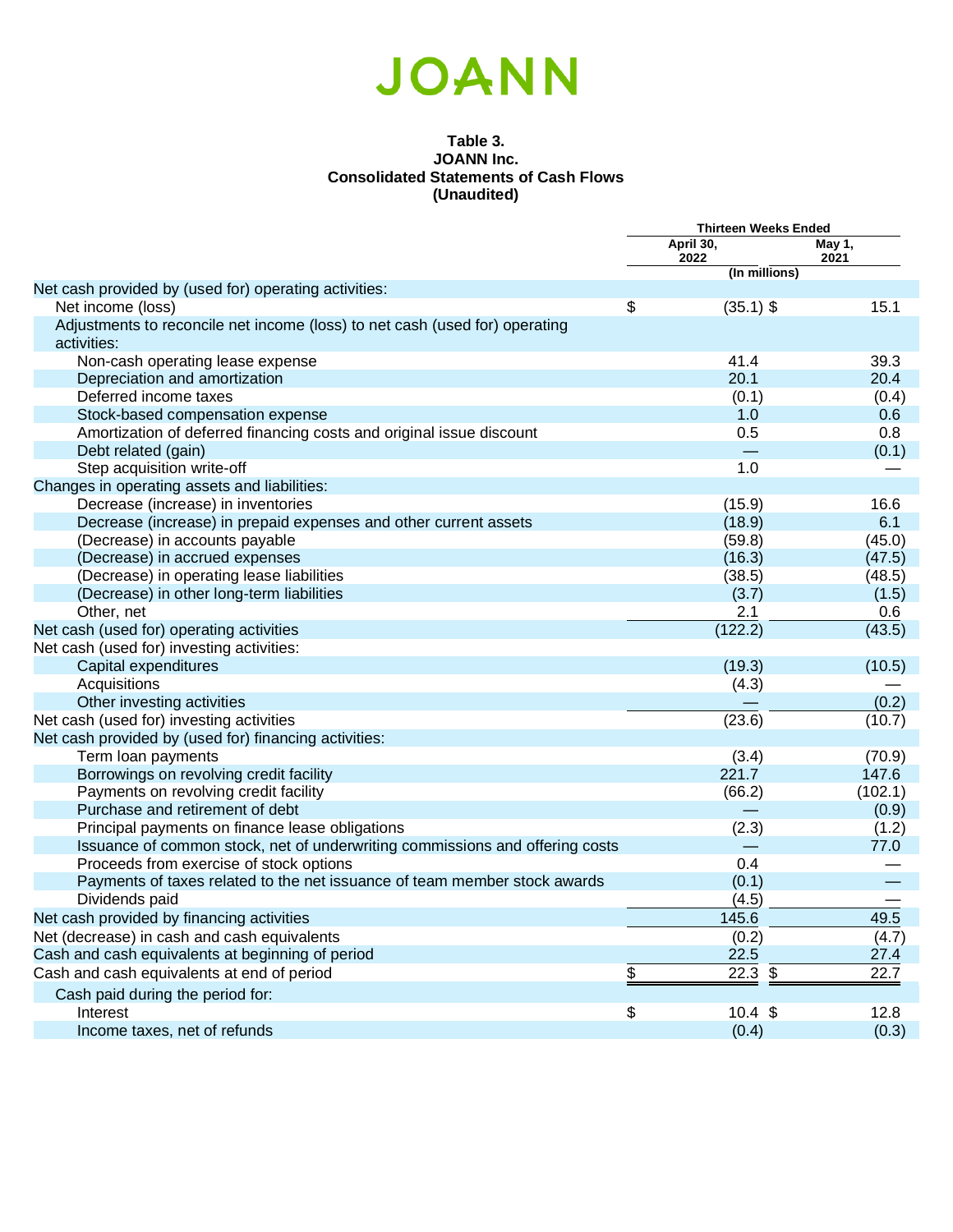#### **Table 4. JOANN Inc. Reconciliation of Net Income (Loss) to Adjusted EBITDA (Unaudited)**

|                                    | <b>Thirteen Weeks Ended</b> |             |        |  |
|------------------------------------|-----------------------------|-------------|--------|--|
|                                    |                             | April 30,   | May 1, |  |
|                                    |                             | 2022        | 2021   |  |
|                                    | (In millions)               |             |        |  |
| Net income (loss)                  | \$                          | $(35.1)$ \$ | 15.1   |  |
| Income tax provision (benefit)     |                             | (15.6)      | 4.2    |  |
| Interest expense, net              |                             | 11.2        | 13.2   |  |
| Depreciation and amortization (1)  |                             | 20.6        | 20.6   |  |
| Debt related (gain) (2)            |                             |             | (0.1)  |  |
| Step acquisition write-off (3)     |                             | 1.0         |        |  |
| Strategic initiatives (4)          |                             | 2.1         | 0.3    |  |
| Excess import freight costs (5)    |                             | 28.9        |        |  |
| Other COVID-19 costs (6)           |                             |             | 1.3    |  |
| Technology development expense (7) |                             | 2.1         | 1.8    |  |
| Stock-based compensation expense   |                             | 1.0         | 0.6    |  |
| Sponsor management fee (8)         |                             |             | 0.4    |  |
| Other (9)                          |                             | 2.4         | 0.1    |  |
| <b>Adjusted EBITDA</b>             | ደ                           | 18.6        | 57.5   |  |

(1) "Depreciation and amortization" represents depreciation, amortization of intangible assets and amortization of content costs.

- (2) "Debt related (gain)" represents losses and gains associated with debt repurchases below par and the write off of unamortized fees and original issue discount associated with debt refinancings.
- (3) "Step acquisition write-off" represents a loss of \$1.0 million as a result of a decrease in the value of our previously held equity investment in WeaveUp, Inc. to its fair value using step acquisition accounting.
- (4) "Strategic initiatives" represents non-recurring costs, such as third-party consulting costs and one-time start-up costs, that are not part of our ongoing operations and are incurred to execute differentiated, project-based strategic initiatives.
- (5) As discussed in greater detail below, "Excess import freight costs" represents excess inbound freight costs (compared to our standard costs based on recently negotiated carrier rates) due to increasing freight rates, in particular the significant transitory impact of constrained ocean freight capacity and incremental domestic transportation costs incurred due to unprecedented congestion in U.S. ports arising from surging market demand for shipping capacity as economies begin to recover from the COVID-19 pandemic.
- (6) "Other COVID-19 costs" represents costs incurred for store location cleaning supplies and deep clean services.
- (7) "Technology development expense" represents one-time IT project management and implementation expenses, such as temporary labor costs, third-party consulting fees and user fees incurred during the development period of a new software application, that are not part of our ongoing operations and are typically redundant during the initial implementation of software applications or other technology systems across different functional operations of our business before they are in productive use.
- (8) "Sponsor management fee" represents management fees paid to our sponsor, Leonard Green & Partners, L.P. ("LGP") (or advisory affiliates thereof), in accordance with our management services agreement. The management fee was discontinued upon the completion of our initial public offering in March 2021, as LGP no longer provides managerial services to us in any form.
- (9) "Other" represents the one-time impact of severance, certain legal matters, executive leadership transition and business transition activities.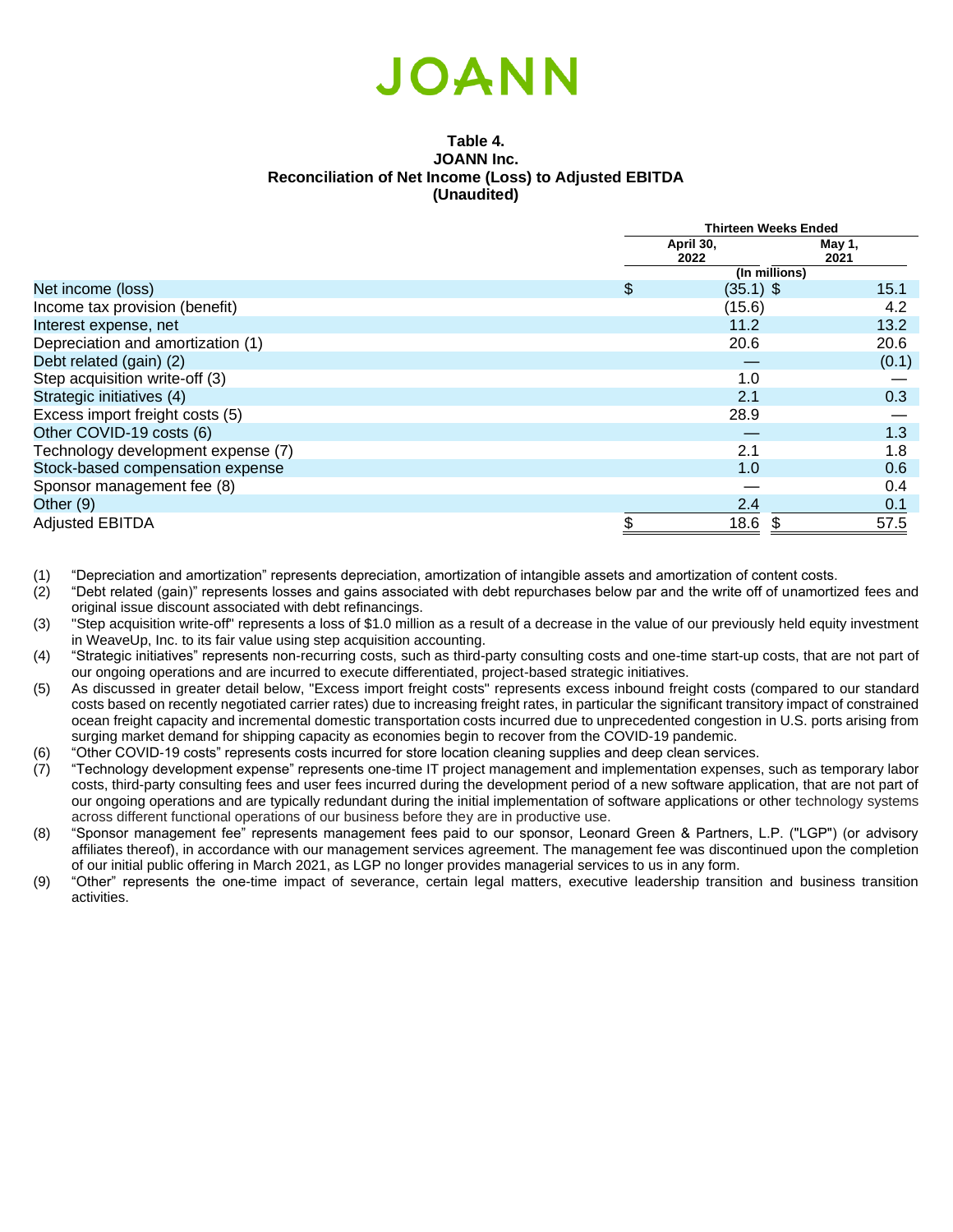#### **Table 5. JOANN Inc. Reconciliation of Net Income (Loss) to Adjusted Net Income (Loss) (Unaudited)**

|                                               | <b>Thirteen Weeks Ended</b>         |                |  |
|-----------------------------------------------|-------------------------------------|----------------|--|
|                                               | April 30,<br>2022                   | May 1,<br>2021 |  |
|                                               | (In millions except per share data) |                |  |
| Net income (loss)                             | \$<br>$(35.1)$ \$                   | 15.1           |  |
| Debt related (gain)                           |                                     | (0.1)          |  |
| Step acquisition write-off                    | 1.0                                 |                |  |
| Strategic initiatives                         | 2.1                                 | 0.3            |  |
| Excess import freight costs                   | 28.9                                |                |  |
| Other COVID-19 costs                          |                                     | 1.3            |  |
| Technology development expense                | 2.1                                 | 1.8            |  |
| Stock-based compensation expense              | 1.0                                 | 0.6            |  |
| Sponsor management fee                        |                                     | 0.4            |  |
| Other                                         | 2.4                                 | 0.1            |  |
| Tax impact of adjustments (10)                | (11.5)                              | (1.1)          |  |
| Adjusted net income (loss)                    | $(9.1)$ \$                          | 18.4           |  |
|                                               |                                     |                |  |
| Diluted earnings (loss) per share             | \$<br>$(0.86)$ \$                   | 0.38           |  |
| Adjusted diluted earnings (loss) per share    | \$<br>$(0.22)$ \$                   | 0.46           |  |
|                                               |                                     |                |  |
| Weighted-average shares outstanding - basic   | 40.6                                | 38.4           |  |
| Weighted-average shares outstanding - diluted | 40.6                                | 39.7           |  |

(10) "Tax impact of adjustments" represents the tax effect of the total adjustments based on our forecasted effective tax rate, before discrete adjustments, for fiscal 2023 and fiscal 2022.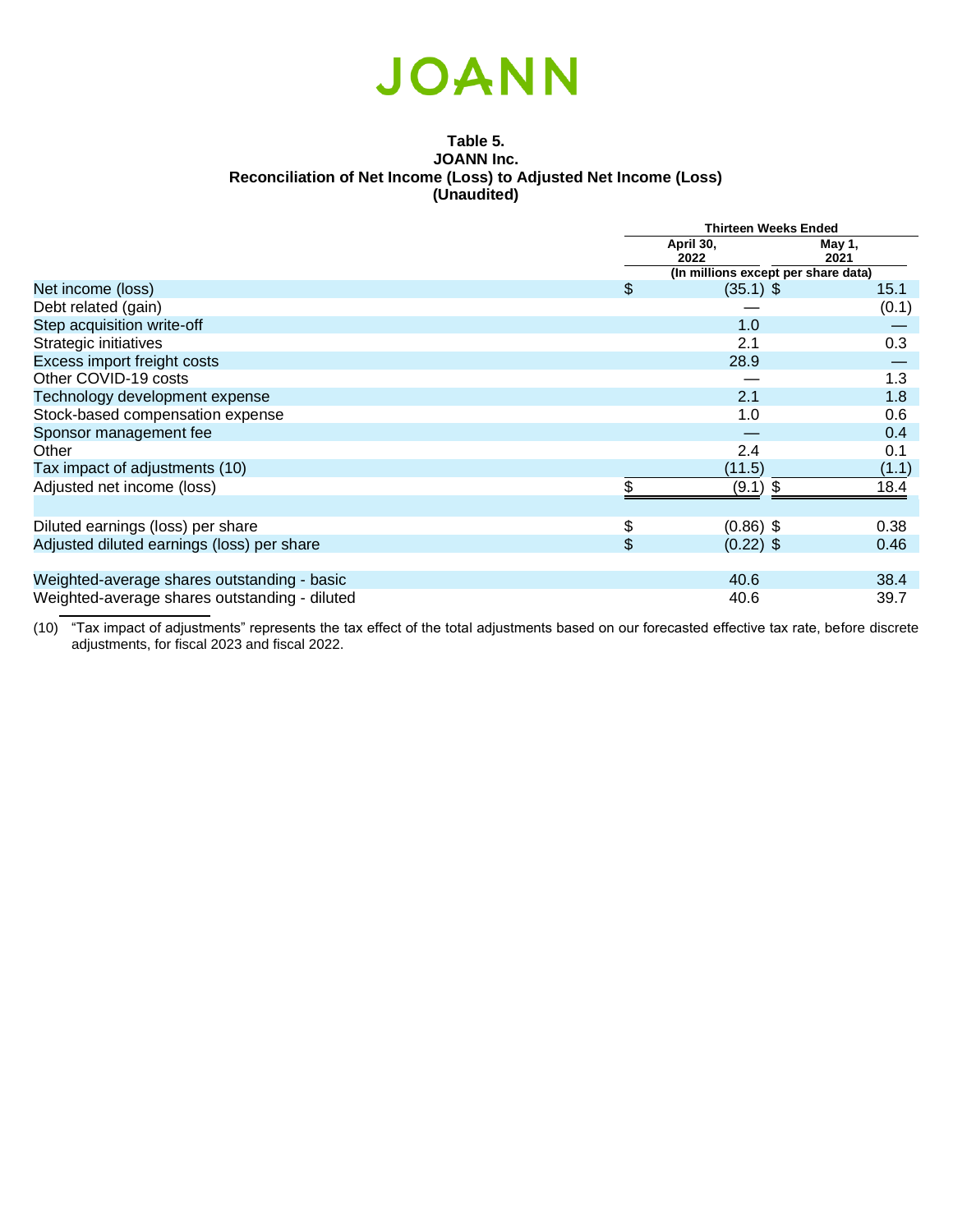

#### **Table 6. JOANN Inc. Reconciliation of Gross Profit to Adjusted Gross Profit (Unaudited)**

|                             |   | <b>Thirteen Weeks Ended</b> |   |                |
|-----------------------------|---|-----------------------------|---|----------------|
|                             |   | April 30,<br>2022           |   | May 1,<br>2021 |
|                             |   | (In millions)               |   |                |
| Net sales                   | Ψ | 498.0                       | S | 574.4          |
| Cost of sales               |   | 257.3                       |   | 271.7          |
| Gross profit                |   | 240.7                       |   | 302.7          |
| Excess import freight costs |   | 28.9                        |   |                |
| Adjusted gross profit       |   | 269.6                       |   | 302.7          |
|                             |   |                             |   |                |
| Adjusted gross margin       |   | 54.1%                       |   | 52.7%          |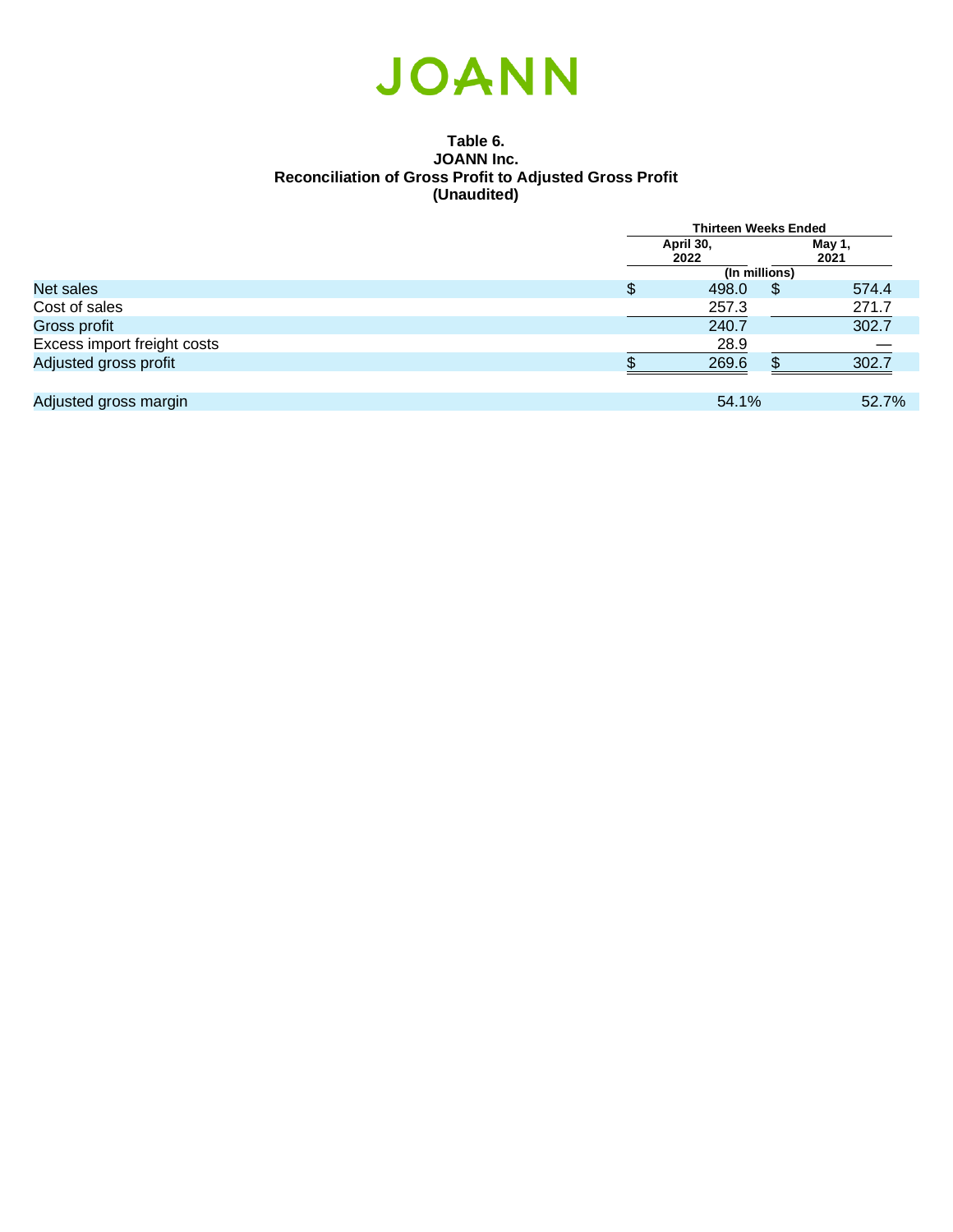

#### **Table 7. JOANN Inc. Reconciliation of Net Cash Used for Operating Activities to Credit Facility Adjusted EBITDA (Unaudited)**

| (In millions)                                                            | <b>Four Quarters Ended</b><br>April 30, 2022 |         |  |
|--------------------------------------------------------------------------|----------------------------------------------|---------|--|
| Net cash used for operating activities                                   | \$                                           | (102.3) |  |
| Non-cash operating lease expense                                         |                                              | (164.7) |  |
| Depreciation and amortization excluding content cost amortization        |                                              | (79.8)  |  |
| Deferred income taxes                                                    |                                              | 0.1     |  |
| Stock-based compensation expense                                         |                                              | (2.9)   |  |
| Amortization of deferred financing costs and original issue discount     |                                              | (2.2)   |  |
| Debt related loss                                                        |                                              | (3.4)   |  |
| Gain on sale leaseback                                                   |                                              | 24.5    |  |
| Step acquisition write-off                                               |                                              | (1.0)   |  |
| Loss on disposal and impairment of other fixed assets                    |                                              | (0.9)   |  |
| Change in operating assets and liabilities                               |                                              | 339.1   |  |
| Net income                                                               | \$                                           | 6.5     |  |
| Income tax benefit                                                       |                                              | (6.8)   |  |
| Interest expense, net                                                    |                                              | 49.2    |  |
| Depreciation and amortization                                            |                                              | 80.8    |  |
| Debt related loss                                                        |                                              | 3.4     |  |
| Gain on sale leaseback                                                   |                                              | (24.5)  |  |
| Step acquisition write-off                                               |                                              | 1.0     |  |
| Strategic initiatives                                                    |                                              | 5.5     |  |
| Excess import freight costs                                              |                                              | 75.5    |  |
| Other COVID-19 costs                                                     |                                              | 0.2     |  |
| Technology development expense                                           |                                              | 9.3     |  |
| Stock-based compensation expense                                         |                                              | 2.9     |  |
| Loss on disposal and impairment of fixed and operating lease assets      |                                              | 1.1     |  |
| Other                                                                    |                                              | (0.5)   |  |
| <b>Adjusted EBITDA</b>                                                   | \$                                           | 203.6   |  |
| Pre-opening and closing costs excluding loss on disposal of fixed assets |                                              | 10.7    |  |
| Credit Facility Adjusted EBITDA                                          | \$                                           | 214.3   |  |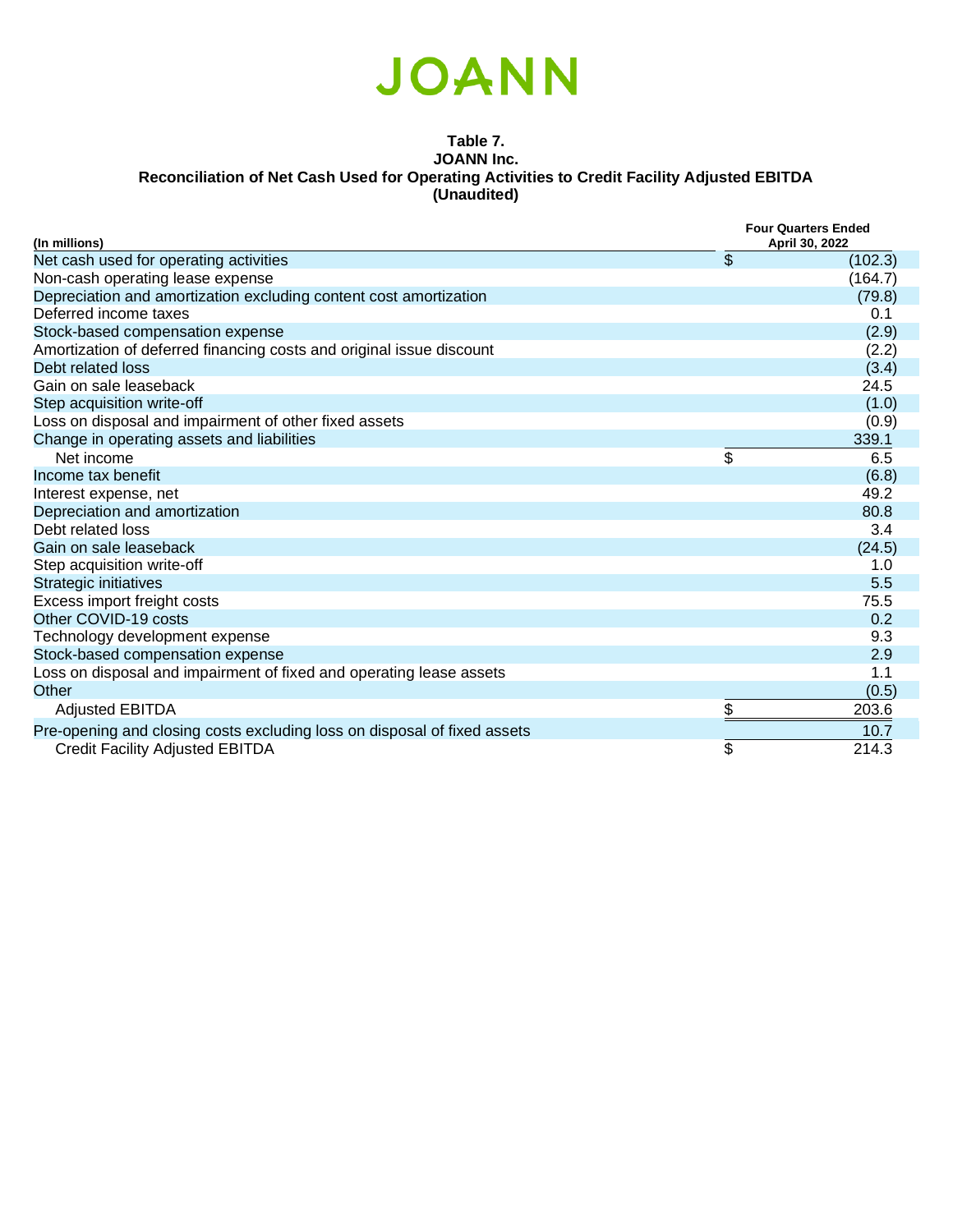#### **Non-GAAP Financial Measures**

#### *Adjusted EBITDA*

JOANN presents Adjusted EBITDA, which is not a recognized financial measure under accounting principles generally accepted in the United States of America ("GAAP"), because it believes it assists investors and analysts in comparing JOANN's performance across reporting periods on a consistent basis by excluding items that management does not believe are indicative of JOANN's core operating performance. Management believes Adjusted EBITDA is helpful in highlighting trends in JOANN's core operating performance compared to other measures, which can differ significantly depending on long-term strategic decisions regarding capital structure, the tax jurisdictions in which companies operate and capital investments. JOANN also uses Adjusted EBITDA in connection with establishing discretionary annual incentive compensation; supplementing GAAP measures of performance in the evaluation of the effectiveness of its business strategies; making budgeting decisions; comparing its performance against that of other peer companies using similar measures; and because its credit facilities use measures similar to Adjusted EBITDA to measure its compliance with certain covenants.

JOANN defines Adjusted EBITDA as net income (loss) plus income tax provision (benefit), interest expense, net and depreciation and amortization, as further adjusted to eliminate the impact of certain non-cash items and other items that management does not consider indicative of its ongoing operating performance, including debt related gains and losses, step acquisition write-offs, costs related to strategic initiatives, COVID-19 costs, technology development expenses, stock-based compensation expense, sponsor management fees and other one-time costs. Its adjustments for COVID-19 related costs include, as a separate line item, excess import freight costs. The excess import freight costs are directly attributable to surging market demand for shipping capacity as economies begin to recover from the COVID-19 pandemic, as well as actions taken by government and industry leaders designed to protect against further spread of the virus, which have disrupted the efficient operation of domestic and international supply chains. These COVID-19 related conditions have produced an imbalance of ocean freight capacity and related demand, as well as port congestion and other supply chain disruptions that are adding significant cost to JOANN's procurement of imported merchandise. JOANN believes that these excess import freight costs include significantly higher rates paid per container to ocean carriers, as well as fees paid due to congested ports that JOANN does not normally incur. In a normative operating environment, JOANN would procure 70% to 80% of its needs for ocean freight under negotiated contract rates, with the balance procured in a brokered market, typically at no more than a 10% - 15% premium to its contract rates. Accordingly, JOANN established a standard cost ("standard cost") assuming those contract capacities, established rates and typical premium in the brokered market for peak volume needs not covered under its contracts. Negotiation of its current contact rates were finalized in May 2021, and JOANN is currently in annual negotiations with numerous ocean carriers on updated rates. In the current COVID-19 impacted operating environment, JOANN's contracted capacity has consistently not been met by its carriers, and rates paid on the open market have escalated to up to an average of nearly 200% above its contract rates and in some cases over 300% greater. The amount of excess import freight costs included as an adjustment to arrive at Adjusted EBITDA is calculated by subtracting, from its actual import freight costs, its standard cost for the applicable period. JOANN is identifying these COVID-19 related excess import freight costs as a separate line item in the table above due to their magnitude and to distinguish them from other COVID-19 related costs JOANN has previously excluded in calculating Adjusted EBITDA.

Adjusted EBITDA has limitations as an analytical tool, and you should not consider it in isolation or as a substitute for analysis of JOANN's results as reported under GAAP. Some of these limitations include:

- Adjusted EBITDA does not reflect JOANN's cash expenditures or future requirements for capital expenditures or contractual commitments;
- Adjusted EBITDA does not reflect changes in JOANN's cash requirements for its working capital needs;
- Adjusted EBITDA does not reflect the interest expense and the cash requirements necessary to service interest and principal payments on JOANN's debt;
- Adjusted EBITDA does not reflect cash requirements for replacement of assets that are being depreciated and amortized;
- Adjusted EBITDA does not reflect non-cash compensation, which is a key element of JOANN's overall long-term incentive compensation;
- Adjusted EBITDA does not reflect the impact of certain cash charges or cash receipts resulting from matters JOANN does not find indicative of its ongoing operations; and
- other companies in JOANN's industry may calculate Adjusted EBITDA differently than it does, limiting its usefulness as a comparative measure.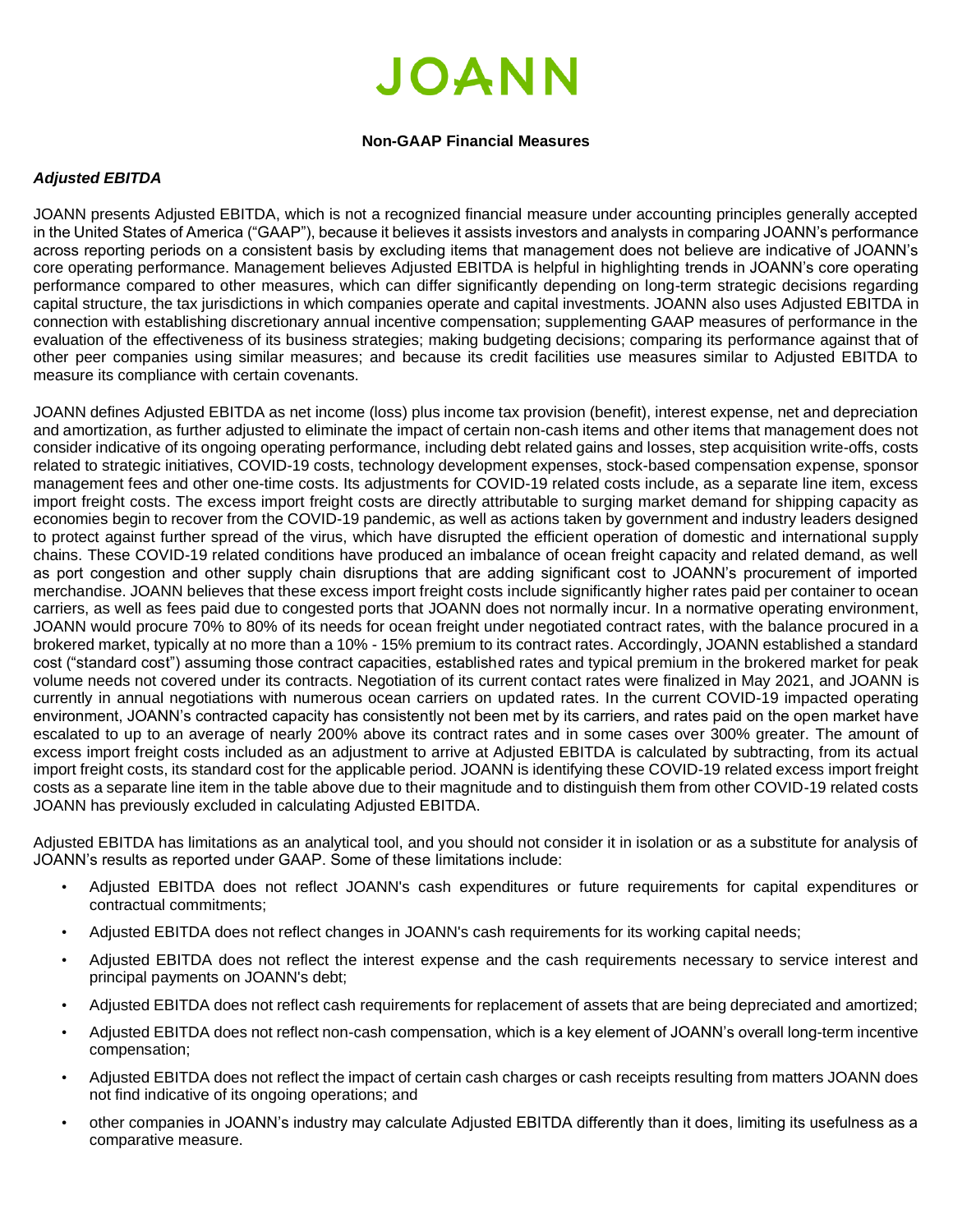JOANN compensates for these limitations by relying primarily on JOANN's GAAP results and using Adjusted EBITDA only as supplemental information.

#### *Adjusted Net Income (Loss) and Adjusted Diluted Earnings (Loss) per Share*

JOANN presents adjusted net income (loss) and adjusted diluted earnings (loss) per share, which are not recognized financial measures under GAAP, because it believes these additional key measures assist investors and analysts in comparing JOANN's performance across reporting periods on a consistent basis by excluding items that management does not believe are indicative of JOANN's core operating performance. Management believes that adjusted net income (loss) and adjusted diluted earnings (loss) per share are helpful in highlighting trends in JOANN's core operating performance compared to other measures, which can differ significantly depending on long-term strategic decisions regarding capital structure and capital investments. JOANN also uses adjusted net income (loss) and adjusted diluted earnings (loss) per share to supplement GAAP measures of performance in the evaluation of the effectiveness of its business strategies; to make budgeting decisions; and to compare its performance against that of other peer companies using similar measures.

JOANN defines adjusted net income (loss) as net income (loss) adjusted to eliminate the impact of certain non-cash items and other items that management does not consider indicative of its ongoing operating performance, including debt related gains and losses, step acquisition write-offs, costs related to strategic initiatives, COVID-19 costs, technology development expenses, stockbased compensation expense, sponsor management fees and other one-time costs. The adjustments are itemized in the table above. Adjusted diluted earnings (loss) per share is defined as adjusted net income (loss) divided by the weighted-average number of common shares outstanding assuming dilution in periods in which there is an adjusted net income.

#### *Adjusted Gross Profit and Adjusted Gross Margin*

JOANN presents adjusted gross profit and adjusted gross margin, which are not recognized financial measures under GAAP, because it believes they assist investors and analysts in comparing JOANN's performance across reporting periods on a consistent basis by excluding items that management does not believe are indicative of JOANN's core operating performance.

JOANN defines adjusted gross profit as gross profit excluding excess import freight costs and adjusted gross margin as adjusted gross profit divided by net sales.

#### *Credit Facility Adjusted EBITDA*

JOANN presents Credit Facility Adjusted EBITDA because it is a measure that is calculated in accordance with JOANN's assetbased revolving credit facility agreement, as amended, and senior secured term loan facility (collectively "Credit Facilities") and used to determine compliance with certain ratios in the Credit Facilities, tested each quarter on the basis of the preceding four quarters. Accordingly, management believes that Credit Facility Adjusted EBITDA is material to an investor's understanding of JOANN's financial condition and liquidity.

JOANN defines Credit Facility Adjusted EBITDA as Adjusted EBITDA (as defined above) plus pre-opening and closing costs excluding loss on disposal of fixed assets, which is calculated consistently with the calculation of Adjusted EBITDA under the Credit Facilities.

#### FORWARD-LOOKING STATEMENTS

This document contains forward-looking statements within the meaning of the Private Securities Litigation Reform Act of 1995. JOANN intends such forward-looking statements to be covered by the safe harbor provisions for forward-looking statements contained in Section 27A of the Securities Act of 1933, as amended (the "Securities Act") and Section 21E of the Securities Exchange Act of 1934, as amended (the "Exchange Act"). Readers can generally identify forward-looking statements by the use of forward-looking terminology such as "anticipate," "believe," "continue," "could," "estimate," "expect," "intend," "may," "might," "plan," "potential," "predict," "seek," "vision," or "should," or the negative thereof or other variations thereon or comparable terminology. Many factors could affect JOANN's actual financial results and cause them to vary materially from the expectations contained in forward-looking statements, including those set forth in this document. These risks, uncertainties, and factors include, among other things: inflationary pressures and their impact on JOANN's ability to control costs and on its customers level of discretionary income to spend on Creative Products; JOANN's ability to anticipate and effectively respond to disruptions or inefficiencies in its distribution network, e-commerce fulfillment function and transportation system, including availability and cost of import and domestic freight; the effects of potential changes to U.S. trade regulations and policies, including tariffs, on JOANN's business; developments involving JOANN's competitors and its industry; potential future impacts of the COVID-19 pandemic,